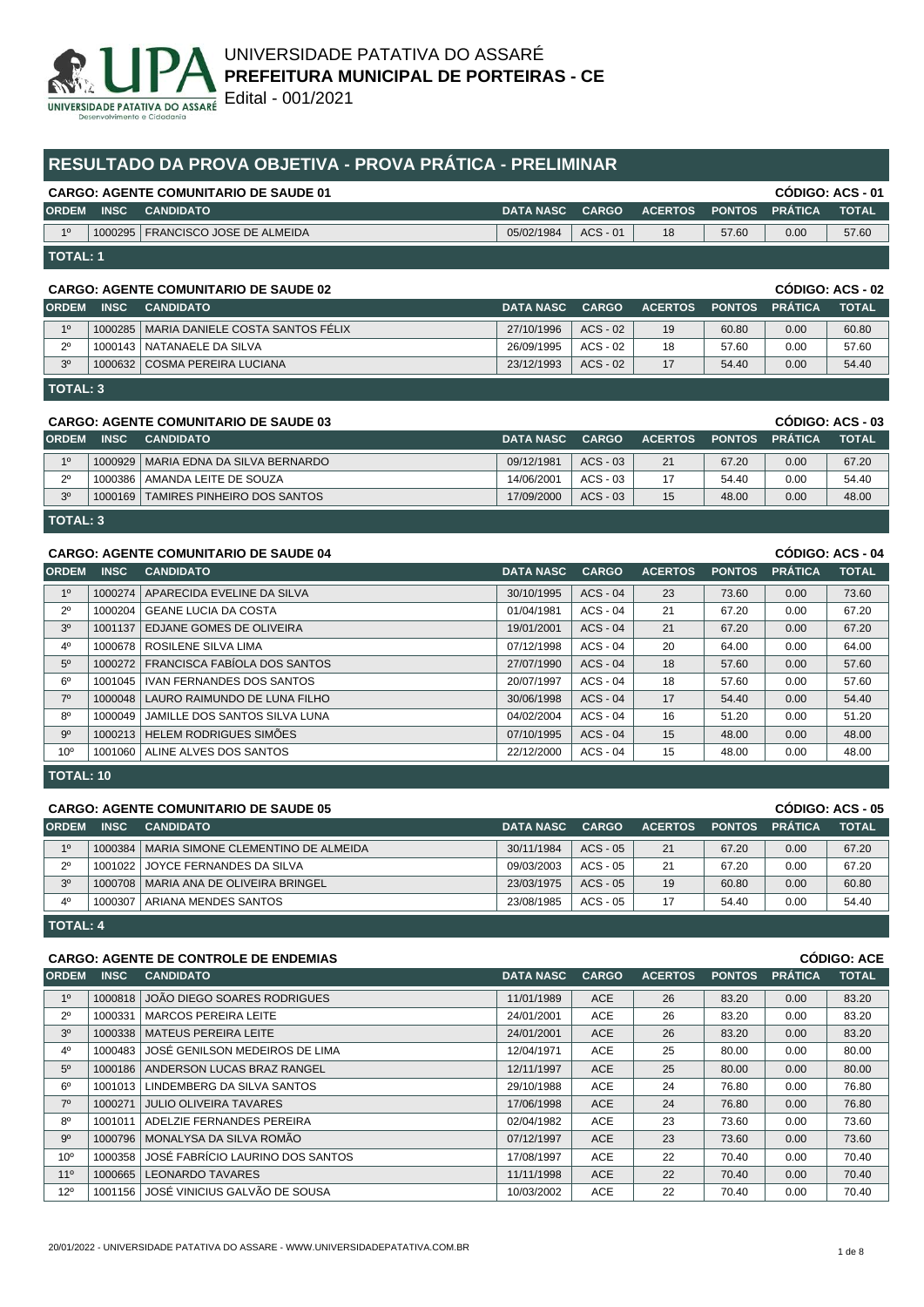| 13 <sup>o</sup> | 1000466          | MARCOS VINICIUS GOMES DOS SANTOS      | 04/03/2004 | <b>ACE</b> | 22 | 70.40 | 0.00 | 70.40 |  |
|-----------------|------------------|---------------------------------------|------------|------------|----|-------|------|-------|--|
| 14 <sup>0</sup> | 1000148          | LUCIANO KRETZSCHMAR                   | 30/05/1970 | ACE        | 21 | 67.20 | 0.00 | 67.20 |  |
| 15 <sup>o</sup> | 1000885          | <b>CICERO GOMES DE SOUSA</b>          | 07/06/1996 | ACE        | 21 | 67.20 | 0.00 | 67.20 |  |
| 16 <sup>o</sup> | 1000128          | APARECIDO DAVIDD SANTOS ALEXANDRIA    | 22/06/2000 | <b>ACE</b> | 21 | 67.20 | 0.00 | 67.20 |  |
| 17 <sup>°</sup> | 1001210          | PEDRO MARTINS DOS SANTOS              | 04/07/2000 | <b>ACE</b> | 21 | 67.20 | 0.00 | 67.20 |  |
| 18 <sup>o</sup> | 1000247          | <b>RENATO EVANGELISTA DOS SANTOS</b>  | 28/02/1983 | <b>ACE</b> | 20 | 64.00 | 0.00 | 64.00 |  |
| 19 <sup>o</sup> | 1000238          | JAILSON JOÃO DOS SANTOS               | 25/08/1986 | <b>ACE</b> | 20 | 64.00 | 0.00 | 64.00 |  |
| $20^{\circ}$    | 1000391          | JUVENAL ELTON BERNARDINO INÁCIO       | 13/08/1987 | <b>ACE</b> | 20 | 64.00 | 0.00 | 64.00 |  |
| 21°             | 1000769          | RODRIGO DO NASCIMENTO SILVA           | 15/08/1997 | <b>ACE</b> | 20 | 64.00 | 0.00 | 64.00 |  |
| $22^{\circ}$    | 1000797          | WERBESON SILVA SOUSA                  | 17/07/1999 | ACE        | 20 | 64.00 | 0.00 | 64.00 |  |
| 23 <sup>o</sup> | 1001122          | <b>WALBER VIDAL SOARES DE LAVOR</b>   | 12/07/2000 | <b>ACE</b> | 20 | 64.00 | 0.00 | 64.00 |  |
| 24°             | 1001103          | LUIZ DIEGO FRANÇA VIDAL               | 06/05/2002 | <b>ACE</b> | 20 | 64.00 | 0.00 | 64.00 |  |
| $25^{\circ}$    | 1000197          | LUCAS IZIDIO RAMALHO ALVES            | 07/12/2003 | <b>ACE</b> | 20 | 64.00 | 0.00 | 64.00 |  |
| $26^{\circ}$    | 1000149          | <b>GABRIEL ELIAS ALVES DE ARAÚJO</b>  | 06/03/2004 | <b>ACE</b> | 20 | 64.00 | 0.00 | 64.00 |  |
| 27°             | 1000798          | GILBERTO JUVINO SANTANA SÁ            | 04/12/1982 | <b>ACE</b> | 19 | 60.80 | 0.00 | 60.80 |  |
| 28°             | 1000017          | JACKSON SOUZA SILVA                   | 01/01/1989 | <b>ACE</b> | 19 | 60.80 | 0.00 | 60.80 |  |
| 29°             | 1000941          | FRANCISCO BERTO DOS SANTOS            | 06/08/1997 | <b>ACE</b> | 19 | 60.80 | 0.00 | 60.80 |  |
| 30 <sup>o</sup> | 1000228          | DANIEL MARTINS DOS SANTOS             | 29/12/1997 | <b>ACE</b> | 19 | 60.80 | 0.00 | 60.80 |  |
| 31°             | 1000290          | ROECIO CHAGAS MILFONT                 | 04/10/2000 | <b>ACE</b> | 19 | 60.80 | 0.00 | 60.80 |  |
| 32°             | 1001142          | FRANCISCO GABRIEL TAVARES ANCELMO     | 12/03/2001 | <b>ACE</b> | 19 | 60.80 | 0.00 | 60.80 |  |
| 33 <sup>0</sup> | 1000644          | MARCOS VINICIUS ALVES SANTANA         | 04/01/2002 | <b>ACE</b> | 19 | 60.80 | 0.00 | 60.80 |  |
| 34°             | 1001062          | WELLES RAMON ANDRÉ VIDAL              | 15/09/1989 | ACE        | 18 | 57.60 | 0.00 | 57.60 |  |
| 35 <sup>0</sup> | 1000799          | CICERO EDGAR GABRIEL DA SILVA         | 25/09/1993 | <b>ACE</b> | 18 | 57.60 | 0.00 | 57.60 |  |
| 36 <sup>o</sup> | 1000732          | WEVERTON EVANGELISTA DA SILVA         | 25/10/1999 | <b>ACE</b> | 18 | 57.60 | 0.00 | 57.60 |  |
| $37^\circ$      | 1001198          | VITORIA ALEXANDRE DE ALMEIDA          | 08/11/2000 | <b>ACE</b> | 18 | 57.60 | 0.00 | 57.60 |  |
| 38°             | 1000869          | RUAN NOGUEIRA DE OLIVEIRA             | 30/11/2000 | ACE        | 18 | 57.60 | 0.00 | 57.60 |  |
| 39°             | 1000923          | HIAGO OLIVEIRA DA SILVA               | 12/01/2001 | <b>ACE</b> | 18 | 57.60 | 0.00 | 57.60 |  |
| 40°             | 1000487          | <b>JOSE FREIRE FILHO</b>              | 27/07/1990 | <b>ACE</b> | 17 | 54.40 | 0.00 | 54.40 |  |
| 41°             | 1000191          | <b>FRACISCO LEITE MARCULINO NETO</b>  | 10/11/1993 | ACE        | 17 | 54.40 | 0.00 | 54.40 |  |
| 42°             | 1000937          | CARLOS HENRIQUE ALVES LIMA            | 18/12/1996 | <b>ACE</b> | 17 | 54.40 | 0.00 | 54.40 |  |
| 43°             | 1000972          | WESLEY ADRIANO LEITE DA CRUZ          | 30/01/2001 | <b>ACE</b> | 17 | 54.40 | 0.00 | 54.40 |  |
| 44°             | 1000367          | ANDRÉ FRANÇA DOS SANTOS               | 17/07/2001 | <b>ACE</b> | 17 | 54.40 | 0.00 | 54.40 |  |
| $45^{\circ}$    | 1000554          | NAIDE TAVARES DA PENHA                | 20/12/1976 | <b>ACE</b> | 16 | 51.20 | 0.00 | 51.20 |  |
| 46°             | 1000584          | NAUM SANTOS DE ARAÚJO                 | 04/08/1994 | <b>ACE</b> | 16 | 51.20 | 0.00 | 51.20 |  |
| 47°             | 1001094          | <b>MATEUS GOMES DA LUZ</b>            | 15/08/1998 | <b>ACE</b> | 16 | 51.20 | 0.00 | 51.20 |  |
| 48°             | 1000175          | CICERO LOPES DOS SANTOS               | 29/03/2000 | <b>ACE</b> | 16 | 51.20 | 0.00 | 51.20 |  |
| 490             | 1000943          | PEDRO HENRIQUE DA SILVA               | 19/05/2000 | <b>ACE</b> | 16 | 51.20 | 0.00 | 51.20 |  |
| 50 <sup>o</sup> | 1000742          | JOÃO TELES DE MENESES NETO            | 08/02/2001 | <b>ACE</b> | 16 | 51.20 | 0.00 | 51.20 |  |
| 51°             | 1000452          | FRANCISCO CLAUDIO MONTEIRO FILHO      | 06/04/1987 | <b>ACE</b> | 15 | 48.00 | 0.00 | 48.00 |  |
| $52^{\circ}$    | 1000979          | CICERO ARAUJO DE CARVALHO             | 14/04/1992 | <b>ACE</b> | 15 | 48.00 | 0.00 | 48.00 |  |
| 53 <sup>o</sup> | 1000789          | DAMIAO SEBASTIÃO EVANGELISTA DA SILVA | 07/11/1995 | ACE        | 15 | 48.00 | 0.00 | 48.00 |  |
| 54°             | 1000486          | FRANCISCO ANDERSON DA SILVA           | 23/12/1995 | ACE        | 15 | 48.00 | 0.00 | 48.00 |  |
| $55^{\circ}$    | 1001130          | TAILAN GERÔNIMO FERREIRA RIBEIRO      | 02/05/1997 | <b>ACE</b> | 15 | 48.00 | 0.00 | 48.00 |  |
|                 | <b>TOTAL: 55</b> |                                       |            |            |    |       |      |       |  |

|                |             | <b>CARGO: ASSISTENTE SOCIAL</b>    |                  |              |                |               |                | <b>CODIGO: ASS</b> |
|----------------|-------------|------------------------------------|------------------|--------------|----------------|---------------|----------------|--------------------|
| <b>ORDEM</b>   | <b>INSC</b> | <b>CANDIDATO</b>                   | <b>DATA NASC</b> | <b>CARGO</b> | <b>ACERTOS</b> | <b>PONTOS</b> | <b>PRÁTICA</b> | <b>TOTAL</b>       |
| 10             |             | 1000195 ZENILDA DA SILVA CRUZ      | 13/08/1989       | <b>ASS</b>   | 18             | 57.60         | 0.00           | 57.60              |
| $2^{\circ}$    | 1001031     | ADAO PEDRO DOS SANTOS              | 01/12/1976       | ASS          | 16             | 51.20         | 0.00           | 51.20              |
| 3 <sup>o</sup> | 1000153     | <b>JOSEFA ANA DA SILVA</b>         | 24/02/1980       | <b>ASS</b>   | 16             | 51.20         | 0.00           | 51.20              |
| 4 <sup>0</sup> |             | 1000562 MARIA EVANIA ALVES RAMALHO | 08/05/1979       | ASS          | 15             | 48.00         | 0.00           | 48.00              |
| 5 <sup>0</sup> |             | 1000809   MARIA WILLIANES VIDAL    | 21/10/1988       | <b>ASS</b>   | 15             | 48.00         | 0.00           | 48.00              |
| 60             |             | 1000118   ISNAYARA INACIO DA SILVA | 01/12/1993       | <b>ASS</b>   | 15             | 48.00         | 0.00           | 48.00              |
|                |             |                                    |                  |              |                |               |                |                    |

**TOTAL: 6**

### **CARGO: AUXILIAR DE SAUDE BUCAL CÓDIGO: ASB**

|                 |             |                                        |                  |              |                |                       |      | ----------   |
|-----------------|-------------|----------------------------------------|------------------|--------------|----------------|-----------------------|------|--------------|
| <b>ORDEM</b>    | <b>INSC</b> | <b>CANDIDATO</b>                       | <b>DATA NASC</b> | <b>CARGO</b> | <b>ACERTOS</b> | <b>PONTOS PRÁTICA</b> |      | <b>TOTAL</b> |
| 10              |             | 1000404   CICERA PAULIANA SIMIÃO SOUZA | 27/04/1991       | ASB          | 15             | 48.00                 | 0.00 | 48.00        |
| <b>TOTAL: 1</b> |             |                                        |                  |              |                |                       |      |              |

## **CARGO: AUXILIAR DE SERVIÇOS GERAIS CÓDIGO: ASG**

| <b>ORDEM</b> | <b>INSC</b> | <b>CANDIDATO</b>                     | <b>DATA NASC</b> | CARGO | <b>ACERTOS</b> | <b>PONTOS</b> | <b>PRÁTICA</b> | <b>TOTAL</b> |
|--------------|-------------|--------------------------------------|------------------|-------|----------------|---------------|----------------|--------------|
| 10           |             | 1001079 CICERA BEZERRA DO NASCIMENTO | 28/08/1991       | ASG   | 25             | 80.00         | 0.00           | 80.00        |
| 20           |             | 1000605 SANDRA FERREIRA DE ALMEIDA   | 04/04/1996       | ASG   | 23             | 73.60         | 0.00           | 73.60        |
| 20           |             | 1000548   MARIA LUCIANA ALBERTO      | 01/01/1997       | ASG   | 23             | 73.60         | 0.00           | 73.60        |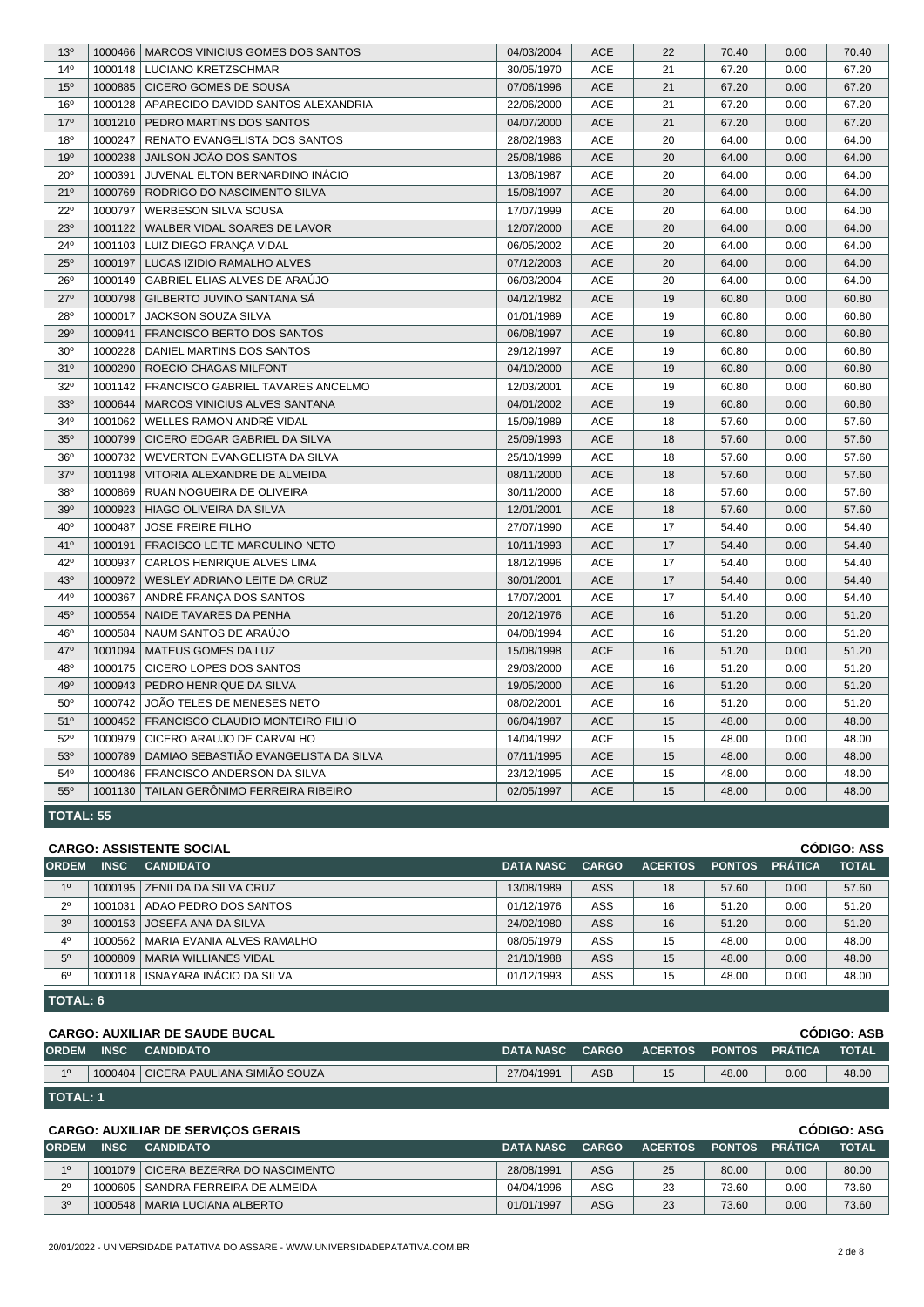| $4^{\circ}$     |         | 1001074   MARIA ALINE ARAUJO DA COSTA | 20/11/2000 | ASG        | 23 | 73.60 | 0.00 | 73.60 |
|-----------------|---------|---------------------------------------|------------|------------|----|-------|------|-------|
| 5 <sup>0</sup>  | 1000100 | <b>KETELEM GONCALVES PINHEIRO</b>     | 17/01/2002 | ASG        | 23 | 73.60 | 0.00 | 73.60 |
| $6^{\circ}$     | 1000093 | DIEGO NASCIMENTO DE OLIVEIRA          | 18/12/2003 | ASG        | 23 | 73.60 | 0.00 | 73.60 |
| 7 <sup>0</sup>  | 1000105 | SANDRA RAMALHO ALVES                  | 11/08/1977 | <b>ASG</b> | 22 | 70.40 | 0.00 | 70.40 |
| $8^{\circ}$     | 1000411 | MARIA TEREZINHA BERTO                 | 22/12/1977 | ASG        | 22 | 70.40 | 0.00 | 70.40 |
| $9^{\circ}$     | 1000433 | EDENIA IZIDIO PEREIRA                 | 11/09/1985 | ASG        | 22 | 70.40 | 0.00 | 70.40 |
| 10 <sup>o</sup> | 1001029 | DAVID GOMES DA SILVA                  | 11/12/1988 | ASG        | 22 | 70.40 | 0.00 | 70.40 |
| $11^{\circ}$    | 1000442 | MARIA IRISNEIDE DA SILVA SANTOS       | 14/07/1989 | <b>ASG</b> | 22 | 70.40 | 0.00 | 70.40 |
| $12^{\circ}$    | 1000829 | MARCOS ANTONIO MARTINS SANTANA        | 20/08/1990 | ASG        | 22 | 70.40 | 0.00 | 70.40 |
| 13 <sup>o</sup> | 1000596 | MARIA CAMILA LOPES DE SOUSA           | 09/06/1994 | ASG        | 22 | 70.40 | 0.00 | 70.40 |
| $14^{o}$        | 1001194 | JOSÉ MATHEUS RODRIGUES SANTOS         | 14/05/2002 | ASG        | 22 | 70.40 | 0.00 | 70.40 |
| 15 <sup>o</sup> | 1000764 | GISLAINE BERNARDO DE JESUS            | 28/06/2002 | <b>ASG</b> | 22 | 70.40 | 0.00 | 70.40 |
| 16 <sup>o</sup> | 1000695 | <b>FRANCISCO INALDO DANTAS</b>        | 01/01/1958 | ASG        | 21 | 67.20 | 0.00 | 67.20 |
| 17 <sup>°</sup> | 1001192 | LUANA CARLA LIMA CALDAS               | 22/01/1988 | <b>ASG</b> | 21 | 67.20 | 0.00 | 67.20 |
| 18 <sup>0</sup> | 1001059 | MARIANA BEZERRA DOS SANTOS            | 19/06/1988 | ASG        | 21 | 67.20 | 0.00 | 67.20 |
| 19 <sup>o</sup> | 1000412 | ANA PAULA COSTA DOS SANTOS            | 06/12/1988 | <b>ASG</b> | 21 | 67.20 | 0.00 | 67.20 |
| 20 <sup>o</sup> | 1000293 | MARIA JAKELINE LEITE SANTOS           | 18/03/1991 | ASG        | 21 | 67.20 | 0.00 | 67.20 |
| 21°             | 1001200 | <b>ERIKA ALVES SILVA</b>              | 05/12/1998 | ASG        | 21 | 67.20 | 0.00 | 67.20 |
| $22^{\circ}$    | 1000628 | <b>FRANCISCA GICELDA DOS SANTOS</b>   | 03/12/1971 | ASG        | 20 | 64.00 | 0.00 | 64.00 |
| 23 <sup>0</sup> | 1000641 | MARIA IVANILDA SANTOS SILVA           | 05/11/1982 | ASG        | 20 | 64.00 | 0.00 | 64.00 |
| $24^{\circ}$    | 1000441 | SUIANE BARBOSA MARTINS                | 21/05/1985 | ASG        | 20 | 64.00 | 0.00 | 64.00 |
| $25^{\circ}$    | 1000176 | <b>IVANILDA SILVA DE SOUZA</b>        | 17/08/1985 | <b>ASG</b> | 20 | 64.00 | 0.00 | 64.00 |
| $26^{\circ}$    | 1000905 | <b>EDMARCIA TELES DA SILVA</b>        | 11/01/1991 | ASG        | 20 | 64.00 | 0.00 | 64.00 |
| $27^\circ$      | 1000456 | DAIANA BENTO DAS NEVES                | 20/04/1991 | ASG        | 20 | 64.00 | 0.00 | 64.00 |
| 28°             | 1001126 | JOELMA PEREIRA DA SILVA               | 15/01/1995 | ASG        | 20 | 64.00 | 0.00 | 64.00 |
| 29°             | 1000126 | <b>PATRICIA SOARES TAVARES</b>        | 10/01/2002 | <b>ASG</b> | 20 | 64.00 | 0.00 | 64.00 |
| 30 <sup>o</sup> | 1000813 | ANTONIA SOARES DE SOUSA               | 30/08/1959 | ASG        | 19 | 60.80 | 0.00 | 60.80 |
| 31°             | 1000783 | GILSON FERREIRA TENORIO               | 27/02/1976 | ASG        | 19 | 60.80 | 0.00 | 60.80 |
| $32^{\circ}$    | 1000622 | FRANCISCA DO NASCIMENTO SILVA         | 23/08/1984 | ASG        | 19 | 60.80 | 0.00 | 60.80 |
| 33°             | 1000713 | <b>EDSON NASCIMENTO SANTANA</b>       | 28/08/1985 | <b>ASG</b> | 19 | 60.80 | 0.00 | 60.80 |
| $34^{\circ}$    | 1000945 | JULIANA MARIA LOURENÇO SILVA          | 06/12/1985 | ASG        | 19 | 60.80 | 0.00 | 60.80 |
| 35 <sup>o</sup> | 1000056 | MARIA WÉLINA SANTOS MARCELINO         | 15/04/1988 | <b>ASG</b> | 19 | 60.80 | 0.00 | 60.80 |
| 36 <sup>o</sup> | 1000983 | MARIA DE FATIMA CLEANE SOUZA MIRANDA  | 20/02/1989 | ASG        | 19 | 60.80 | 0.00 | 60.80 |
| $37^\circ$      | 1001044 | LUANA MARIA DE LUCENA                 | 20/04/1993 | <b>ASG</b> | 19 | 60.80 | 0.00 | 60.80 |
| 38°             | 1000163 | KALINE PEREIRA DOS SANTOS             | 30/06/1995 | ASG        | 19 | 60.80 | 0.00 | 60.80 |
| 39°             | 1001000 | CLARISSE SOARES DE SOUSA              | 15/09/1995 | <b>ASG</b> | 19 | 60.80 | 0.00 | 60.80 |
| 40 <sup>o</sup> | 1000703 | MARIA GEILDA RODRIGUES CUNHA          | 30/10/1995 | ASG        | 19 | 60.80 | 0.00 | 60.80 |
| 41 <sup>°</sup> | 1000164 | MARIA RENATA DA SILVA                 | 11/10/1996 | ASG        | 19 | 60.80 | 0.00 | 60.80 |
| 42°             | 1000380 | FRANCISCA DAIANE DE CARVALHO          | 01/05/1997 | ASG        | 19 | 60.80 | 0.00 | 60.80 |
| 43°             | 1000299 | WERLINHA MEDEIROS DA SILVA            | 22/06/1997 | ASG        | 19 | 60.80 | 0.00 | 60.80 |
| 44°             | 1000235 | ANDREIA STEPHANE LIRA DA SILVA        | 03/02/1999 | ASG        | 19 | 60.80 | 0.00 | 60.80 |
| $45^\circ$      | 1000473 | ANDRESSA FRANCISCA DE OLIVEIRA        | 02/04/1999 | ASG        | 19 | 60.80 | 0.00 | 60.80 |
| 46°             |         | 1000216   THAIS LIMA SILVA            | 14/06/1999 | ASG        | 19 | 60.80 | 0.00 | 60.80 |
| 47°             | 1000602 | MARIA HELOIZA FRANKLIN SANTANA        | 07/06/2003 | ASG        | 19 | 60.80 | 0.00 | 60.80 |
| 48°             | 1000560 | FRANCISCA ELIZABET DE OLIVEIRA        | 14/01/1970 | ASG        | 18 | 57.60 | 0.00 | 57.60 |
| 49°             | 1001117 | <b>CICERA RAMALHO ALVES</b>           | 07/05/1977 | ASG        | 18 | 57.60 | 0.00 | 57.60 |
| $50^\circ$      | 1000823 | SHIRLEI AMARO TRAGINO DOS SANTOS      | 05/02/1979 | ASG        | 18 | 57.60 | 0.00 | 57.60 |
| 51°             | 1000751 | MARIA ELZIMEIRE DA SILVA              | 17/04/1983 | <b>ASG</b> | 18 | 57.60 | 0.00 | 57.60 |
| $52^{\circ}$    | 1000952 | JULIANA VIDAL DO NASCIMENTO           | 17/10/1986 | ASG        | 18 | 57.60 | 0.00 | 57.60 |
| 53°             | 1001036 | CICERA LINICACIA FERREIRA GONCALVES   | 18/09/1987 | ASG        | 18 | 57.60 | 0.00 | 57.60 |
| $54^{\circ}$    | 1001003 | CICERA MARTA SIMÕES                   | 22/12/1987 | ASG        | 18 | 57.60 | 0.00 | 57.60 |
| $55^{\circ}$    | 1000953 | FABIANA SOUZA DA SILVA                | 31/05/1989 | ASG        | 18 | 57.60 | 0.00 | 57.60 |
| 56°             | 1000179 | LUZIA SILVA PEREIRA                   | 13/12/1989 | ASG        | 18 | 57.60 | 0.00 | 57.60 |
| $57^\circ$      | 1001032 | CICERA JAINE DOS SANTOS SILVA GALVAO  | 15/12/1993 | ASG        | 18 | 57.60 | 0.00 | 57.60 |
| 58°             | 1000414 | MARIA DHENY TEODOSIO DIONISIO         | 06/01/1995 | ASG        | 18 | 57.60 | 0.00 | 57.60 |
| $59^\circ$      | 1000583 | MARIA AMALIA ARAUJO DOS SANTOS        | 09/01/1995 | ASG        | 18 | 57.60 | 0.00 | 57.60 |
| $60^{\circ}$    | 1000609 | FERNANDA DE ALMEIDA LIMA              | 02/02/1995 | ASG        | 18 | 57.60 | 0.00 | 57.60 |
| 61°             | 1000147 | MARIA BEZERRA DE ALMEIDA              | 24/04/1995 | ASG        | 18 | 57.60 | 0.00 | 57.60 |
| $62^{\circ}$    | 1000730 | POLIANA PROFIRIO SANTANA              | 12/08/1996 | ASG        | 18 | 57.60 | 0.00 | 57.60 |
| $63^\circ$      | 1001014 | <b>TALITA SANTOS SILVA</b>            | 05/10/1997 | ASG        | 18 | 57.60 | 0.00 | 57.60 |
| $64^{\circ}$    | 1000464 | CAROLAINE BERNARDO GOMES              | 17/02/1998 | ASG        | 18 | 57.60 | 0.00 | 57.60 |
| 65°             | 1000177 | JAMILLE DOS SANTOS                    | 17/04/1999 | <b>ASG</b> | 18 | 57.60 | 0.00 | 57.60 |
| $66^{\circ}$    | 1000323 | GLICIA PEREIRA SILVA                  | 19/04/1999 | ASG        | 18 | 57.60 | 0.00 | 57.60 |
| $67^\circ$      | 1000766 | MATHEUS DANIEL PAZ DE ANDRADE         | 01/06/2000 | ASG        | 18 | 57.60 | 0.00 | 57.60 |
| $68^{\circ}$    | 1001189 | MARIA DANIELY DE OLIVEIRA FURTADO     | 11/05/2001 | ASG        | 18 | 57.60 | 0.00 | 57.60 |
| $69^\circ$      | 1000467 | MARIANA TAVARES DOS SANTOS            | 23/05/2002 | ASG        | 18 | 57.60 | 0.00 | 57.60 |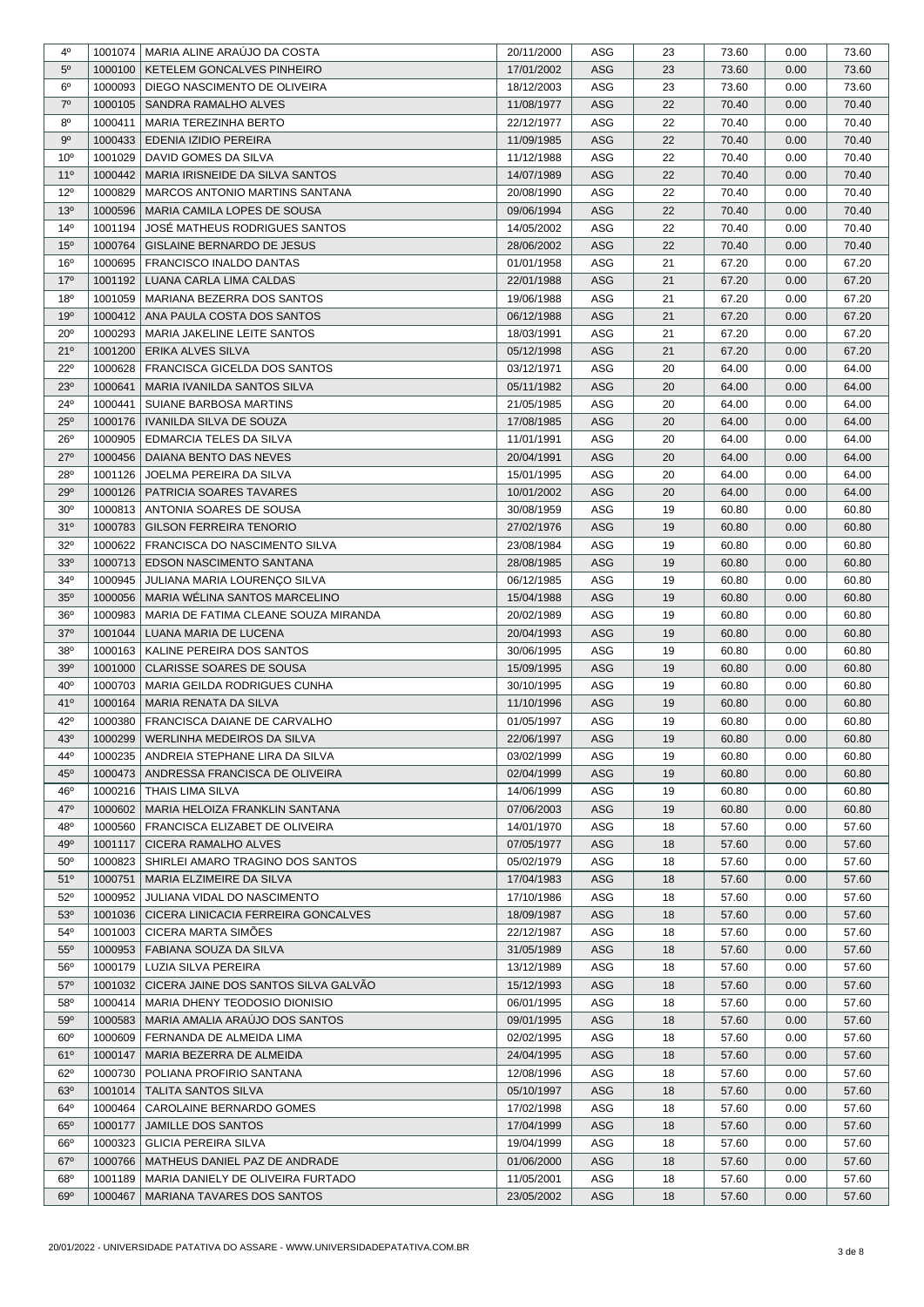| $70^{\circ}$     | 1001133 | <b>BRUNO LEANDRO DA SILVA</b>            | 05/10/2003 | ASG        | 18 | 57.60 | 0.00 | 57.60 |
|------------------|---------|------------------------------------------|------------|------------|----|-------|------|-------|
| 71°              | 1001073 | <b>GILMEYRA VIDAL LEANDRO</b>            | 03/09/0080 | ASG        | 17 | 54.40 | 0.00 | 54.40 |
| 72°              | 1001186 | MARIA VILANI SERAFIM FURTADO             | 05/05/1972 | ASG        | 17 | 54.40 | 0.00 | 54.40 |
| 73°              | 1001168 | CICERA BARBOSA DE CARVALHO               | 03/08/1980 | <b>ASG</b> | 17 | 54.40 | 0.00 | 54.40 |
| 74°              | 1000955 | CARLIANE VENTURA DOS SANTOS              | 04/08/1983 | ASG        | 17 | 54.40 | 0.00 | 54.40 |
| <b>75°</b>       | 1000286 | <b>DOMITIA MARTINS DE LIMA</b>           | 25/08/1983 | <b>ASG</b> | 17 | 54.40 | 0.00 | 54.40 |
| 76°              | 1000014 | MARIA EDICLECIA SOARES DE SOUSA          | 06/05/1985 | ASG        | 17 | 54.40 | 0.00 | 54.40 |
| 77°              | 1000997 | ROSINEIDE PEREIRA DA SILVA               | 27/06/1988 | <b>ASG</b> | 17 | 54.40 | 0.00 | 54.40 |
| 78°              | 1001131 | CICERA POLIANA DOS SANTOS                | 27/11/1991 | ASG        | 17 | 54.40 | 0.00 | 54.40 |
| 79°              | 1000586 | DAMIÃO ARAÚJO DOS SANTOS                 | 17/06/1992 | ASG        | 17 | 54.40 | 0.00 | 54.40 |
| 80 <sup>o</sup>  | 1000981 | JOSEANE ROCHA DOS SANTOS                 | 25/04/1993 | ASG        | 17 | 54.40 | 0.00 | 54.40 |
| 810              | 1001034 | KAELINA EVANGELISTA PINTO                | 09/11/1995 | <b>ASG</b> | 17 | 54.40 | 0.00 | 54.40 |
| 82°              | 1000233 | CICERA TAINA VIEIRA VIDAL                | 12/02/1996 | ASG        | 17 | 54.40 | 0.00 | 54.40 |
| $83^\circ$       | 1000974 | MARIA JOYCE VIEIRA DE ALEXANDRIA LUCENA  | 14/01/1997 | <b>ASG</b> | 17 | 54.40 | 0.00 | 54.40 |
| $84^\circ$       | 1001202 | MAURICIO DOS SANTOS SOUZA                | 24/03/1997 | ASG        | 17 | 54.40 | 0.00 | 54.40 |
| $85^\circ$       | 1000569 | HENRIQUE SOARES DOS SANTOS               | 21/07/1997 | ASG        | 17 | 54.40 | 0.00 | 54.40 |
| 86°              | 1000012 | CAROL MARTINS DE SANTANA                 | 01/10/2001 | ASG        | 17 | 54.40 | 0.00 | 54.40 |
| 87°              | 1000057 | CLECIANE CLEBIA DOS SANTOS               |            | <b>ASG</b> | 17 | 54.40 | 0.00 | 54.40 |
| 880              | 1000232 | MARIA APARECIDA GALVÃO DOS SANTOS        | 17/06/2002 | ASG        |    | 54.40 |      | 54.40 |
|                  |         |                                          | 07/03/2003 |            | 17 |       | 0.00 |       |
| 89°              | 1000481 | MARIA HERLÂNE VIDAL                      | 24/07/0074 | ASG        | 16 | 51.20 | 0.00 | 51.20 |
| $90^{\circ}$     | 1000301 | PATRICIA LAURINO DOS SANTOS              | 17/02/1978 | ASG        | 16 | 51.20 | 0.00 | 51.20 |
| 91°              | 1000020 | MARLEIDE TIBURTINO DO NASCIMENTO         | 03/12/1979 | <b>ASG</b> | 16 | 51.20 | 0.00 | 51.20 |
| $92^{\circ}$     | 1000680 | ERINALVA PEREIRA DA SILVA SOUSA          | 07/08/1984 | ASG        | 16 | 51.20 | 0.00 | 51.20 |
| 93 <sup>o</sup>  | 1000922 | ANA CARLA VENTURA DOS SANTOS             | 13/01/1985 | ASG        | 16 | 51.20 | 0.00 | 51.20 |
| $94^{\circ}$     | 1000891 | DAMIANA MARTINS GOMES                    | 18/05/1986 | ASG        | 16 | 51.20 | 0.00 | 51.20 |
| 95°              | 1001056 | <b>MARIA SOLANGE ALBERTO</b>             | 21/08/1986 | <b>ASG</b> | 16 | 51.20 | 0.00 | 51.20 |
| 96°              | 1000599 | MARIA FRANCILENE COSTA AMORIM SILVA      | 18/12/1986 | ASG        | 16 | 51.20 | 0.00 | 51.20 |
| $97^\circ$       | 1000897 | EDCARLA TAVARES DE SOUSA                 | 04/01/1987 | <b>ASG</b> | 16 | 51.20 | 0.00 | 51.20 |
| 98°              | 1000558 | ANA CLECIA ROCHA BEZERRA                 | 10/08/1987 | ASG        | 16 | 51.20 | 0.00 | 51.20 |
| 99°              | 1000072 | MARIA WILIANE VENTURA                    | 29/12/1987 | <b>ASG</b> | 16 | 51.20 | 0.00 | 51.20 |
| 100 <sup>o</sup> | 1000457 | FRANCISCA ERIALDA DOS SANTOS             | 07/01/1988 | ASG        | 16 | 51.20 | 0.00 | 51.20 |
| $101^{\circ}$    | 1000479 | MARIA RIVANIA INACIO EVANGELISTA         | 28/03/1989 | <b>ASG</b> | 16 | 51.20 | 0.00 | 51.20 |
| 102°             | 1000767 | ARLETE SILVA PEREIRA                     | 12/09/1991 | ASG        | 16 | 51.20 | 0.00 | 51.20 |
| 103 <sup>o</sup> | 1000681 | ERIVANIA INACIO DA SILVA                 | 11/10/1991 | ASG        | 16 | 51.20 | 0.00 | 51.20 |
| $104^{\circ}$    | 1001004 | <b>EDMARA NUNES PEREIRA</b>              | 02/12/1991 | ASG        | 16 | 51.20 | 0.00 | 51.20 |
| 105°             | 1001197 | MARIA APOLIANA PEREIRA DE SOUSA          | 01/03/1992 | <b>ASG</b> | 16 | 51.20 | 0.00 | 51.20 |
| 106 <sup>°</sup> | 1001016 | CLEIDSON PEREIRA DOS SANTOS              | 22/10/1992 | ASG        | 16 | 51.20 | 0.00 | 51.20 |
| 107 <sup>o</sup> | 1000035 | SILVANA FERREIRA DOS REIS                | 09/05/1993 | ASG        | 16 | 51.20 | 0.00 | 51.20 |
| 108°             | 1000824 | RITA DE CÁSSIA NUNES DA SILVA            | 15/07/1993 | ASG        | 16 | 51.20 | 0.00 | 51.20 |
| 109°             | 1000287 | MARIA DAS DORES RODRIGUES                | 26/06/1995 | ASG        | 16 | 51.20 | 0.00 | 51.20 |
| 110 <sup>°</sup> | 1000643 | ELIZANGELA LIMA DA SILVA                 | 19/12/1995 | ASG        | 16 | 51.20 | 0.00 | 51.20 |
| 1110             | 1000440 | MARIA BIANCA DA SILVA                    | 07/08/1997 | ASG        | 16 | 51.20 | 0.00 | 51.20 |
| 112 <sup>°</sup> | 1000954 | VANEIDE VIEIRA SANTOS                    | 24/12/1997 | ASG        | 16 | 51.20 | 0.00 | 51.20 |
| 113 <sup>o</sup> | 1001063 | <b>ISABELLE ARAUJO PEREIRA</b>           | 12/01/1998 | <b>ASG</b> | 16 | 51.20 | 0.00 | 51.20 |
| $114^{\circ}$    | 1000444 | ROZANE FIDELES DO NASCIMENTO             | 06/11/2001 | ASG        | 16 | 51.20 | 0.00 | 51.20 |
| 115°             | 1000661 | ANA GISELE DE SOUSA SAMPAIO              | 15/05/2002 | ASG        | 16 | 51.20 | 0.00 | 51.20 |
| 116 <sup>°</sup> | 1000134 | TAYLANE VIEIRA VIDAL                     | 11/06/2002 | ASG        | 16 | 51.20 | 0.00 | 51.20 |
| 1170             | 1000080 | FRANCISCA EDUARDA SILVA SANTOS           | 10/07/2002 | ASG        | 16 | 51.20 | 0.00 | 51.20 |
| 118 <sup>°</sup> | 1000131 | MARIANA DOMINGOS LUCENA                  | 13/05/2003 | ASG        | 16 | 51.20 | 0.00 | 51.20 |
| 119 <sup>o</sup> | 1001081 | ANTONIA ANA LUCIA DO NASCIMENTO          | 21/02/1968 | ASG        | 15 | 48.00 | 0.00 | 48.00 |
|                  |         |                                          |            |            |    |       |      |       |
| 120 <sup>°</sup> | 1000790 | LUCIEDE DE MORAIS                        | 22/10/1975 | ASG        | 15 | 48.00 | 0.00 | 48.00 |
| 121°<br>122°     | 1000909 | LUCIANA BRAZ DOS SANTOS                  | 08/10/1980 | ASG<br>ASG | 15 | 48.00 | 0.00 | 48.00 |
|                  | 1000709 | MARIA ROSA DE LIMA PENHA                 | 07/02/1981 |            | 15 | 48.00 | 0.00 | 48.00 |
| 123°             | 1000980 | JOSEFA EDILEUSA DA SILVA                 | 15/01/1987 | ASG        | 15 | 48.00 | 0.00 | 48.00 |
| 124°             | 1001053 | MARIA IVONETE FERREIRA DA SILVA          | 18/11/1988 | ASG        | 15 | 48.00 | 0.00 | 48.00 |
| $125^\circ$      | 1000847 | CICERA DARC FELIX DA SILVA               | 16/02/1989 | ASG        | 15 | 48.00 | 0.00 | 48.00 |
| 126 <sup>°</sup> | 1000828 | MARIA APARECIDA INACIO DOS SANTOS        | 10/10/1989 | ASG        | 15 | 48.00 | 0.00 | 48.00 |
| 127°             | 1000777 | CICERA RAMALHO DO NASCIMENTO             | 03/12/1990 | ASG        | 15 | 48.00 | 0.00 | 48.00 |
| 128 <sup>°</sup> | 1000683 | ELIANE EVANGELISTA DE SOUZA              | 07/07/1992 | ASG        | 15 | 48.00 | 0.00 | 48.00 |
| 129 <sup>°</sup> | 1001008 | <b>FERNANDA ALBERTO CAMPOS RODRIGUES</b> | 08/11/1995 | <b>ASG</b> | 15 | 48.00 | 0.00 | 48.00 |
| 130°             | 1000543 | TERESINHA MIRIAN VIEIRA SILVA            | 30/06/1996 | ASG        | 15 | 48.00 | 0.00 | 48.00 |
| 131°             | 1000965 | DANIELLE MARIA DE ALMEIDA                | 15/12/1996 | ASG        | 15 | 48.00 | 0.00 | 48.00 |
| 132°             | 1000470 | LARISSA DA SILVA BARROS                  | 22/05/1997 | ASG        | 15 | 48.00 | 0.00 | 48.00 |
| 133 <sup>o</sup> | 1000369 | FRANCISCA SARA DA SILVA                  | 07/10/1997 | ASG        | 15 | 48.00 | 0.00 | 48.00 |
| 134 <sup>°</sup> | 1001143 | MARIA DE FATIMA TAVARES DOS SANTOS       | 13/06/1998 | ASG        | 15 | 48.00 | 0.00 | 48.00 |
| $135^\circ$      | 1000518 | MARISLENEALENCAR SANTOS COSTA            | 19/04/1999 | ASG        | 15 | 48.00 | 0.00 | 48.00 |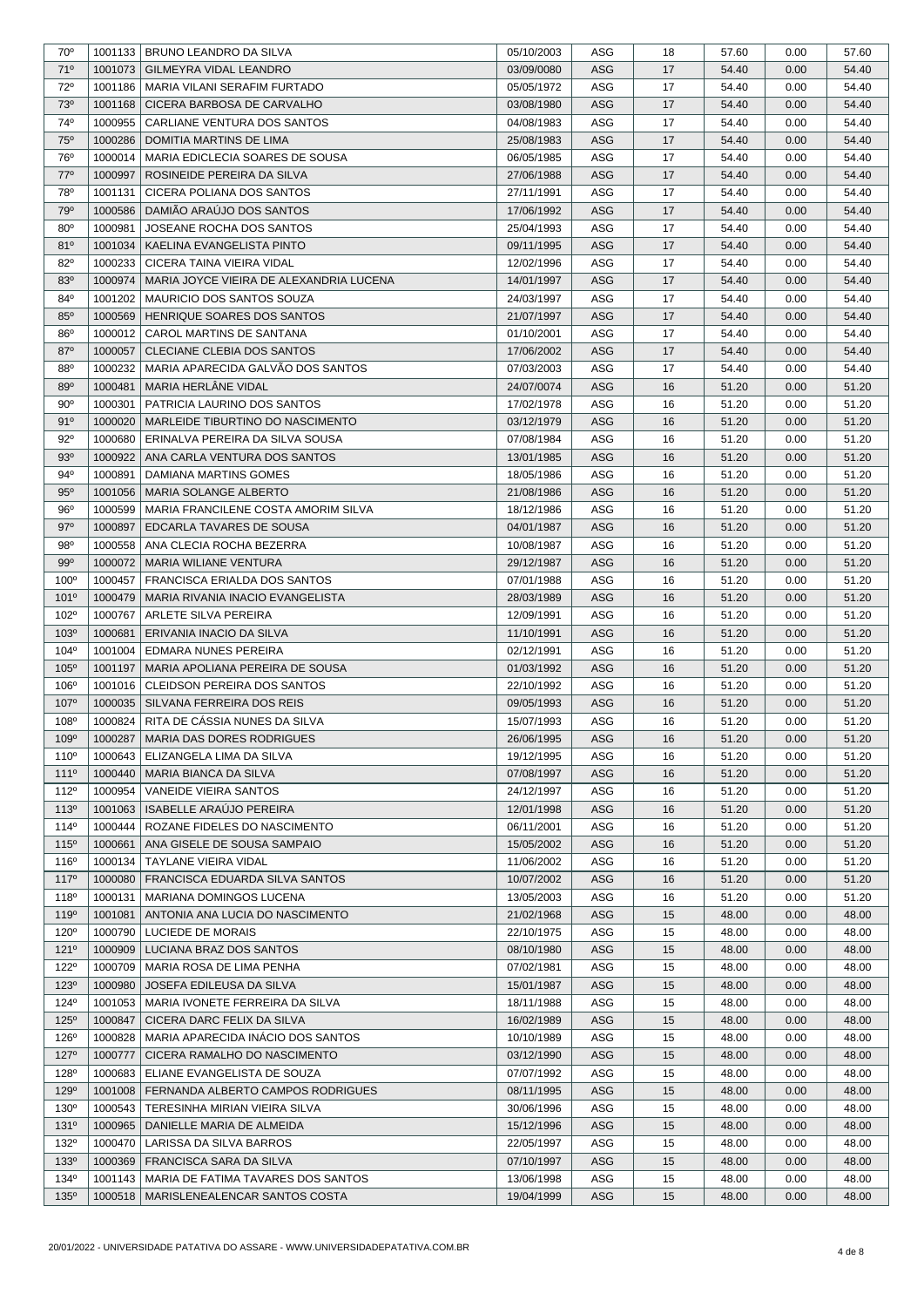| 136 <sup>°</sup>  | 1000311 | <b>DENILSON SOUSA LINO</b>            | 24/11/2000 | ASG | 15 | 48.00 | 0.00 | 48.00 |  |
|-------------------|---------|---------------------------------------|------------|-----|----|-------|------|-------|--|
| 1370              |         | 1000469 GABRIEL ALBERTO DE FIGUEIREDO | 30/12/2000 | ASG | 15 | 48.00 | 0.00 | 48.00 |  |
| 138 <sup>°</sup>  |         | 1000162   RAQUEL DE ARAUJO LEITE      | 23/07/2981 | ASG | 15 | 48.00 | 0.00 | 48.00 |  |
| <b>TOTAL: 138</b> |         |                                       |            |     |    |       |      |       |  |

|              | <b>CODIGO: DEN</b><br><b>CARGO: DENTISTA - CEO</b> |                                     |                  |              |                |       |                       |              |  |  |
|--------------|----------------------------------------------------|-------------------------------------|------------------|--------------|----------------|-------|-----------------------|--------------|--|--|
| <b>ORDEM</b> | <b>INSC</b>                                        | <b>CANDIDATO</b>                    | <b>DATA NASC</b> | <b>CARGO</b> | <b>ACERTOS</b> |       | <b>PONTOS PRÁTICA</b> | <b>TOTAL</b> |  |  |
| 10           |                                                    | 1000288 CRISTIANO BEZERRA MONTEIRO  | 11/07/1976       | <b>DEN</b>   | 15             | 48.00 | 0.00                  | 48.00        |  |  |
| $2^{\circ}$  | 1000908                                            | I CILENE KAROLINE ALMEIDA DE LUCENA | 25/12/1994       | DEN          | 15             | 48.00 | 0.00                  | 48.00        |  |  |
|              | l TOTAL: 2                                         |                                     |                  |              |                |       |                       |              |  |  |

### **CARGO: DENTISTA PSF CÓDIGO: DET**

| <b>ORDEM</b>   | <b>INSC</b>     | <b>CANDIDATO</b>                         | <b>DATA NASC</b> | <b>CARGO</b> | <b>ACERTOS</b> | <b>PONTOS</b> | <b>PRÁTICA</b> | <b>TOTAL</b> |  |
|----------------|-----------------|------------------------------------------|------------------|--------------|----------------|---------------|----------------|--------------|--|
| 1 <sup>0</sup> | 1000870         | ANA MARIA GOMES VIDAL ROMÃO              | 04/03/1997       | <b>DET</b>   | 20             | 64.00         | 0.00           | 64.00        |  |
| $2^{\circ}$    | 1001070         | SARAH BEATRIZ FIGUEIREDO PINHEIRO        | 29/09/1989       | <b>DET</b>   | 16             | 51.20         | 0.00           | 51.20        |  |
| 3 <sup>o</sup> |                 | 1000239   MARIA EMILIANNY PEREIRA MORATO | 06/07/1998       | <b>DET</b>   | 16             | 51.20         | 0.00           | 51.20        |  |
| 4 <sup>0</sup> | 1000047         | BRUNA ISABELLA FERREIRA CAZE             | 21/02/1988       | <b>DET</b>   | 15             | 48.00         | 0.00           | 48.00        |  |
| 5 <sup>0</sup> |                 | 1000505 CICERO VIMESON MOURA DE SÁ       | 23/04/1991       | <b>DET</b>   | 15             | 48.00         | 0.00           | 48.00        |  |
| 6 <sup>o</sup> | 1000117         | CÍCERA THAÍS PETRÔNIO DE OLIVEIRA        | 11/05/1991       | DET          | 15             | 48.00         | 0.00           | 48.00        |  |
| $7^\circ$      |                 | 1000322 MARIA TAYS PEREIRA SANTANA       | 04/09/1993       | <b>DET</b>   | 15             | 48.00         | 0.00           | 48.00        |  |
| $8^{\circ}$    |                 | 1000058   MARIANA ARRAIS CAVALCANTE      | 04/02/1995       | <b>DET</b>   | 15             | 48.00         | 0.00           | 48.00        |  |
|                | <b>TOTAL: 8</b> |                                          |                  |              |                |               |                |              |  |

## **CARGO: ENFERMEIRO (A) CÓDIGO: ENF**

|             |                  |                                                                                                                                                                                                                                                  |              |                |       |                | uuuu. Lii     |
|-------------|------------------|--------------------------------------------------------------------------------------------------------------------------------------------------------------------------------------------------------------------------------------------------|--------------|----------------|-------|----------------|---------------|
| <b>INSC</b> | <b>CANDIDATO</b> | <b>DATA NASC</b>                                                                                                                                                                                                                                 | <b>CARGO</b> | <b>ACERTOS</b> |       | <b>PRÁTICA</b> | <b>TOTAL</b>  |
|             |                  | 06/04/1995                                                                                                                                                                                                                                       | <b>ENF</b>   | 16             | 51.20 | 0.00           | 51.20         |
|             |                  | 04/02/1996                                                                                                                                                                                                                                       | <b>ENF</b>   | 16             | 51.20 | 0.00           | 51.20         |
|             |                  | 09/01/1981                                                                                                                                                                                                                                       | <b>ENF</b>   | 15             | 48.00 | 0.00           | 48.00         |
|             |                  | 14/03/1981                                                                                                                                                                                                                                       | <b>ENF</b>   | 15             | 48.00 | 0.00           | 48.00         |
|             |                  | 05/07/1986                                                                                                                                                                                                                                       | <b>ENF</b>   | 15             | 48.00 | 0.00           | 48.00         |
|             |                  | $O2CO2$ . Livi LivitLinvo (A)<br>1000482   PRISCILA GABRYELLE VIDAL BERNARDINO<br>1000844 NADINNY ROSENDO VIDAL<br>1000618   ANA PAULA SAMPAIO DE MEDEIROS<br>1000350 FRANCISCA JACKLINE DE LIMA<br>THISBE MARIA INACIO DE FIGUEIREDO<br>1000704 |              |                |       |                | <b>PONTOS</b> |

|  | TOTAL: 5 |  |
|--|----------|--|
|  |          |  |

|                | <b>CÓDIGO: ENP</b><br><b>CARGO: ENFERMEIRO (A) PSF</b>                                      |                                        |                  |              |                |               |                |              |  |  |
|----------------|---------------------------------------------------------------------------------------------|----------------------------------------|------------------|--------------|----------------|---------------|----------------|--------------|--|--|
| <b>ORDEM</b>   | <b>INSC</b>                                                                                 | <b>CANDIDATO</b>                       | <b>DATA NASC</b> | <b>CARGO</b> | <b>ACERTOS</b> | <b>PONTOS</b> | <b>PRÁTICA</b> | <b>TOTAL</b> |  |  |
| 10             | 1001107                                                                                     | <b>SAMUEL CARLOS TOMAZ</b>             | 14/04/1997       | <b>ENP</b>   | 19             | 60.80         | 0.00           | 60.80        |  |  |
| $2^{\circ}$    |                                                                                             | 1000183 CICERA ERENILDE INACIO FURTADO | 22/06/1974       | <b>ENP</b>   | 16             | 51.20         | 0.00           | 51.20        |  |  |
| 3 <sup>0</sup> |                                                                                             | 1000693   MARIA JAMILY TAVARES LEAL    | 19/06/1986       | <b>ENP</b>   | 16             | 51.20         | 0.00           | 51.20        |  |  |
| 4 <sup>0</sup> |                                                                                             | 1000319   ADRIANA DE AGUIAR MOTA       | 02/10/1979       | <b>ENP</b>   | 15             | 48.00         | 0.00           | 48.00        |  |  |
| 50             | <b>ENP</b><br>1000373   LUCIANA GOMES FURTADO<br>48.00<br>15<br>18/08/1980<br>48.00<br>0.00 |                                        |                  |              |                |               |                |              |  |  |
|                | <b>TOTAL: 5</b>                                                                             |                                        |                  |              |                |               |                |              |  |  |

|              | <b>CODIGO: FAR</b><br><b>CARGO: FARMACEUTICO</b> |                                              |                  |              |                |       |                       |              |  |  |
|--------------|--------------------------------------------------|----------------------------------------------|------------------|--------------|----------------|-------|-----------------------|--------------|--|--|
| <b>ORDEM</b> | <b>INSC</b>                                      | <b>CANDIDATO</b>                             | <b>DATA NASC</b> | <b>CARGO</b> | <b>ACERTOS</b> |       | <b>PONTOS PRÁTICA</b> | <b>TOTAL</b> |  |  |
| 10           |                                                  | 1000281   ISRAELYNE INACIO RODRIGUES         | 14/01/1993       | <b>FAR</b>   | 16             | 51.20 | 0.00                  | 51.20        |  |  |
| $2^{\circ}$  |                                                  | 1000298   FABIANA GONCALVES PINHEIRO MARTINS | 08/08/1997       | FAR          | 15             | 48.00 | 0.00                  | 48.00        |  |  |
|              | $\overline{\phantom{a}}$ TOTAL: 2                |                                              |                  |              |                |       |                       |              |  |  |

| <b>CODIGO: MED</b><br><b>CARGO: MEDICO PLANTONISTA</b> |             |                                              |                  |              |                |               |                |              |  |
|--------------------------------------------------------|-------------|----------------------------------------------|------------------|--------------|----------------|---------------|----------------|--------------|--|
| <b>ORDEM</b>                                           | <b>INSC</b> | <b>CANDIDATO</b>                             | <b>DATA NASC</b> | <b>CARGO</b> | <b>ACERTOS</b> | <b>PONTOS</b> | <b>PRÁTICA</b> | <b>TOTAL</b> |  |
| 1 <sup>0</sup>                                         |             | 1001132   PRISCILA BRASIL SAMPAIO DE LUCENA  | 19/03/1993       | <b>MED</b>   | 16             | 51.20         | 0.00           | 51.20        |  |
| $2^{\circ}$                                            | 1000771     | LISANDRA JANARA LINHARES FERREIRA            | 10/07/1998       | MED          | 16             | 51.20         | 0.00           | 51.20        |  |
| 3 <sup>o</sup>                                         |             | 1000865   RAIMUNDO LEITE DE ARAUJO LIMA NETO | 23/08/1984       | <b>MED</b>   | 15             | 48.00         | 0.00           | 48.00        |  |
| $4^{\circ}$                                            | 1000966     | I DAVIS JOSE MOREIRA LEITE                   | 23/02/1985       | <b>MED</b>   | 15             | 48.00         | 0.00           | 48.00        |  |
| 5 <sup>0</sup>                                         |             | 1000775 DENIS JOSE MOREIRA LEITE             | 23/02/1985       | <b>MED</b>   | 15             | 48.00         | 0.00           | 48.00        |  |
| 6 <sup>0</sup>                                         | 1000800     | BARBARA SAMPAIO LANDIM                       | 12/12/1989       | MED          | 15             | 48.00         | 0.00           | 48.00        |  |
|                                                        |             |                                              |                  |              |                |               |                |              |  |

**TOTAL: 6**

| <b>CODIGO: MDC</b><br><b>CARGO: MEDICO PSF</b> |             |                                     |                  |              |                |               |                |              |  |
|------------------------------------------------|-------------|-------------------------------------|------------------|--------------|----------------|---------------|----------------|--------------|--|
| <b>ORDEM</b>                                   | <b>INSC</b> | <b>CANDIDATO</b>                    | <b>DATA NASC</b> | <b>CARGO</b> | <b>ACERTOS</b> | <b>PONTOS</b> | <b>PRÁTICA</b> | <b>TOTAL</b> |  |
| 10                                             | 1000857     | ANNA BEATRIZ MALHEIRO LUBAMBO BELÉM | 31/08/1995       | MDC.         | 17             | 54.40         | 0.00           | 54.40        |  |
| $2^{\circ}$                                    | 1000838     | <b>I IANKA FIGUEIREDO BERNARDO</b>  | 28/09/1996       | MDC.         | 17             | 54.40         | 0.00           | 54.40        |  |
| 30                                             |             | 1000856   RENATO CAMPOS DE LUCENA   | 30/08/1987       | MDC.         | 16             | 51.20         | 0.00           | 51.20        |  |
| 40                                             |             | 1000904   ANA PAULA GALVÃO DANTAS   | 20/09/1991       | MDC          | 15             | 48.00         | 0.00           | 48.00        |  |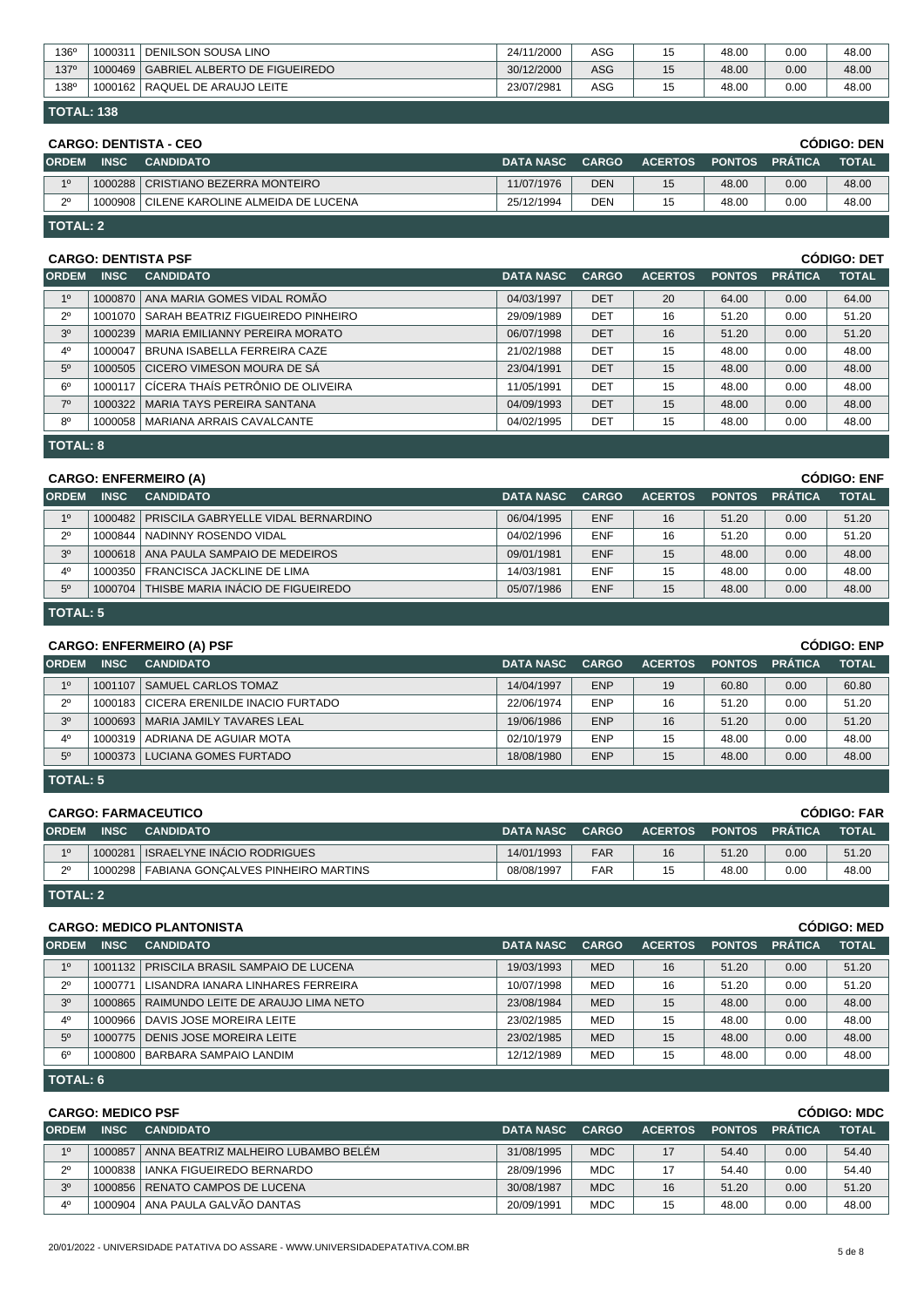| <b>CÓDIGO: MOT</b><br><b>CARGO: MOTORISTA</b> |             |                                    |                  |              |                |               |                |              |  |
|-----------------------------------------------|-------------|------------------------------------|------------------|--------------|----------------|---------------|----------------|--------------|--|
| <b>ORDEM</b>                                  | <b>INSC</b> | <b>CANDIDATO</b>                   | <b>DATA NASC</b> | <b>CARGO</b> | <b>ACERTOS</b> | <b>PONTOS</b> | <b>PRÁTICA</b> | <b>TOTAL</b> |  |
| 1 <sup>0</sup>                                | 1000719     | GILVAN TOMÁS DE SOUZA              | 07/07/1993       | <b>MOT</b>   | 25             | 80.00         | 10.00          | 90.00        |  |
| $2^{\circ}$                                   | 1000365     | FRANCISCO NILCIMAR LOPES DA SILVA  | 02/04/1983       | <b>MOT</b>   | 24             | 76.80         | 10.00          | 86.80        |  |
| 3 <sup>0</sup>                                | 1000273     | MAX MILIANO DA SILVA MEDEIROS      | 10/07/1990       | <b>MOT</b>   | 24             | 76.80         | 10.00          | 86.80        |  |
| 4 <sup>0</sup>                                | 1000278     | RAFAEL PATRICIO DE OLIVEIRA        | 18/04/1993       | <b>MOT</b>   | 20             | 64.00         | 10.00          | 74.00        |  |
| 5 <sup>0</sup>                                | 1001082     | <b>CICERO NOGUEIRA LIMA</b>        | 28/05/1970       | <b>MOT</b>   | 19             | 60.80         | 10.00          | 70.80        |  |
| 6 <sup>0</sup>                                | 1000446     | FRANCISCO IRANELDO FEITOZA MIRANDA | 02/10/1981       | <b>MOT</b>   | 19             | 60.80         | 10.00          | 70.80        |  |
| $7^\circ$                                     | 1000102     | DEUSIMAR DE FRANÇA RIBEIRO         | 26/10/1975       | <b>MOT</b>   | 18             | 57.60         | 10.00          | 67.60        |  |
| 8 <sup>0</sup>                                | 1001001     | <b>ANTONIO SERAFIM FURTADO</b>     | 19/09/1970       | <b>MOT</b>   | 16             | 51.20         | 10.00          | 61.20        |  |
| 9 <sup>o</sup>                                | 1001099     | LUCIANO VICENTE NETO               | 13/11/1975       | <b>MOT</b>   | 16             | 51.20         | 10.00          | 61.20        |  |
| 10 <sup>o</sup>                               | 1001185     | MARCOS AURÉLIO DE SOUZA            | 23/05/1988       | <b>MOT</b>   | 16             | 51.20         | 10.00          | 61.20        |  |
| $11^{\circ}$                                  | 1000363     | JOSÉ PEDRO DOS SANTOS LIMA         | 19/03/1993       | <b>MOT</b>   | 16             | 51.20         | 10.00          | 61.20        |  |
| $12^{\circ}$                                  | 1000168     | EDUARDO RIBEIRO DA SILVA           | 22/04/1974       | <b>MOT</b>   | 15             | 48.00         | 10.00          | 58.00        |  |
| 13 <sup>o</sup>                               | 1000925     | NEILTON GOMES DOS SANTOS           | 15/06/1978       | <b>MOT</b>   | 15             | 48.00         | 10.00          | 58.00        |  |
| $14^{0}$                                      | 1000194     | <b>JOSE RANIELDO DIOTILDES</b>     | 05/01/1979       | <b>MOT</b>   | 15             | 48.00         | 10.00          | 58.00        |  |
| 15 <sup>0</sup>                               | 1000400     | MANOEL FABIO MINEL JOVINO          | 05/06/1981       | <b>MOT</b>   | 15             | 48.00         | 10.00          | 58.00        |  |
| 16 <sup>o</sup>                               | 1000950     | CICERO EVANGELISTA DOS SANTOS      | 22/07/1984       | <b>MOT</b>   | 15             | 48.00         | 10.00          | 58.00        |  |
| 17 <sup>°</sup>                               |             | 1001118   RAUL MIRANDA LIMA        | 24/10/1987       | <b>MOT</b>   | 15             | 48.00         | 10.00          | 58.00        |  |
|                                               |             |                                    |                  |              |                |               |                |              |  |

**TOTAL: 17**

| <b>CODIGO: NUT</b><br><b>CARGO: NUTRICIONISTA</b> |                                   |                                     |                  |              |                |               |                |              |  |  |
|---------------------------------------------------|-----------------------------------|-------------------------------------|------------------|--------------|----------------|---------------|----------------|--------------|--|--|
| <b>ORDEM</b>                                      | <b>INSC</b>                       | <b>CANDIDATO</b>                    | <b>DATA NASC</b> | <b>CARGO</b> | <b>ACERTOS</b> | <b>PONTOS</b> | <b>PRÁTICA</b> | <b>TOTAL</b> |  |  |
| 10                                                |                                   | 1000636   ANA GIZELY PEREIRA SANTOS | 02/03/2000       | <b>NUT</b>   | 19             | 60.80         | 0.00           | 60.80        |  |  |
| $2^{\circ}$                                       | 1000157                           | ANDRESA NUNES DE OLIVEIRA           | 29/12/1997       | NUT          | 16             | 51.20         | 0.00           | 51.20        |  |  |
| 3 <sup>0</sup>                                    | 1000421                           | I LEILA MARTINS DOS SANTOS          | 18/09/1989       | <b>NUT</b>   | 15             | 48.00         | 0.00           | 48.00        |  |  |
|                                                   | $\overline{\phantom{a}}$ TOTAL: 3 |                                     |                  |              |                |               |                |              |  |  |

|              | <b>CÓDIGO: OPM</b><br><b>CARGO: OPERADOR DE MOTONIVELADORA</b> |                                  |                 |            |                |                  |       |              |  |  |
|--------------|----------------------------------------------------------------|----------------------------------|-----------------|------------|----------------|------------------|-------|--------------|--|--|
| <b>ORDEM</b> | <b>INSC</b>                                                    | <b>CANDIDATO</b>                 | DATA NASC CARGO |            | <b>ACERTOS</b> | I PONTOS PRÁTICA |       | <b>TOTAL</b> |  |  |
| 10           |                                                                | 1001110   CICERO LUCENA PETRONIO | 03/12/1977      | <b>OPM</b> | 15             | 48.00            | 10.00 | 58.00        |  |  |
|              | <b>TOTAL: 1</b>                                                |                                  |                 |            |                |                  |       |              |  |  |

## **CARGO: OPERADOR DE RETROESCAVADEIRA CÓDIGO: OPR**

**SEM RESULTADOS SATISFATÓRIOS**

### **CARGO: PROFESSOR FUNDAMENTAL I CÓDIGO: PFI**

| <b>ORDEM</b>   | <b>INSC</b>     | <b>CANDIDATO</b>                            | <b>DATA NASC</b> | <b>CARGO</b> | <b>ACERTOS</b> | <b>PONTOS</b> | <b>PRÁTICA</b> | <b>TOTAL</b> |  |  |
|----------------|-----------------|---------------------------------------------|------------------|--------------|----------------|---------------|----------------|--------------|--|--|
| 10             |                 | 1000969   MARIA TAMIRES CARVALHO DE SANTANA | 03/10/1987       | PFI          | 19             | 60.80         | 7.50           | 68.30        |  |  |
| $2^{\circ}$    | 1000696         | I MARIA CLEMENTINO DE ALMEIDA               | 21/09/1980       | PFI          | 16             | 51.20         | 10.00          | 61.20        |  |  |
| 3 <sup>o</sup> |                 | 1000376 ANNA IRYS DE ARAÚJO                 | 24/03/1993       | PFI          | 16             | 51.20         | 9.00           | 60.20        |  |  |
| 4 <sup>0</sup> |                 | 1000375   MARIA LUSDENIA SANTOS SILVA       | 23/04/1986       | PFI          | 15             | 48.00         | 10.00          | 58.00        |  |  |
| 5 <sup>0</sup> |                 | 1000555   BRUNA ELIZABETH LIMA COSTA        | 16/10/1994       | PFI          | 15             | 48.00         | 10.00          | 58.00        |  |  |
|                | <b>TOTAL: 5</b> |                                             |                  |              |                |               |                |              |  |  |

|                 |             | <b>CARGO: PROFESSOR FUNDAMENTAL II - CIENCIAS DA NATUREZA</b> |                  |              |                |                       |       | <b>CODIGO: PFC</b> |
|-----------------|-------------|---------------------------------------------------------------|------------------|--------------|----------------|-----------------------|-------|--------------------|
| <b>ORDEM</b>    | <b>INSC</b> | <b>CANDIDATO</b>                                              | <b>DATA NASC</b> | <b>CARGO</b> | <b>ACERTOS</b> | <b>PONTOS PRÁTICA</b> |       | <b>TOTAL</b>       |
| 10              | 1000261     | I JANAINA DE ALMEIDA SANTANA                                  | 22/04/1996       | <b>PFC</b>   | 16             | 51.20                 | 10.00 | 61.20              |
| <b>TOTAL: 1</b> |             |                                                               |                  |              |                |                       |       |                    |

| <b>CODIGO: PEF</b><br><b>CARGO: PROFESSOR FUNDAMENTAL II - EDUCAÇÃO FISICA</b> |             |                                                 |                  |              |                |               |                |              |
|--------------------------------------------------------------------------------|-------------|-------------------------------------------------|------------------|--------------|----------------|---------------|----------------|--------------|
| <b>ORDEM</b>                                                                   | <b>INSC</b> | <b>CANDIDATO</b>                                | <b>DATA NASC</b> | <b>CARGO</b> | <b>ACERTOS</b> | <b>PONTOS</b> | <b>PRÁTICA</b> | <b>TOTAL</b> |
| 1 <sup>0</sup>                                                                 |             | 1000408 CESAR BERNARDO GOMES                    | 27/03/1995       | PEF          | 19             | 60.80         | 9.00           | 69.80        |
| $2^{\circ}$                                                                    | 1000371     | LUANA KARLA GONÇALVES DE BARROS                 | 13/12/1991       | PEF          | 17             | 54.40         | 10.00          | 64.40        |
| 3 <sup>0</sup>                                                                 |             | 1001144 JOÃO BENTO PEREIRA                      | 23/06/1995       | <b>PEF</b>   | 18             | 57.60         | 6.50           | 64.10        |
| $4^{\circ}$                                                                    |             | 1001095   FRANCISCO ALEUDO DE ALMEIDA GONÇALVES | 28/07/1994       | PEF          | 17             | 54.40         | 8.00           | 62.40        |
| 5 <sup>0</sup>                                                                 |             | 1001042 JOSE MARCOS PEREIRA LIMA                | 18/11/1997       | <b>PEF</b>   | 16             | 51.20         | 9.00           | 60.20        |
| $6^{\circ}$                                                                    | 1000571     | I ROSIENE SILVA LIMA                            | 23/09/1997       | PEF          | 15             | 48.00         | 7.00           | 55.00        |
|                                                                                | l TOTAL: 6  |                                                 |                  |              |                |               |                |              |

## **CARGO: PROFESSOR FUNDAMENTAL II - GEOGRAFIA CÓDIGO: PFG**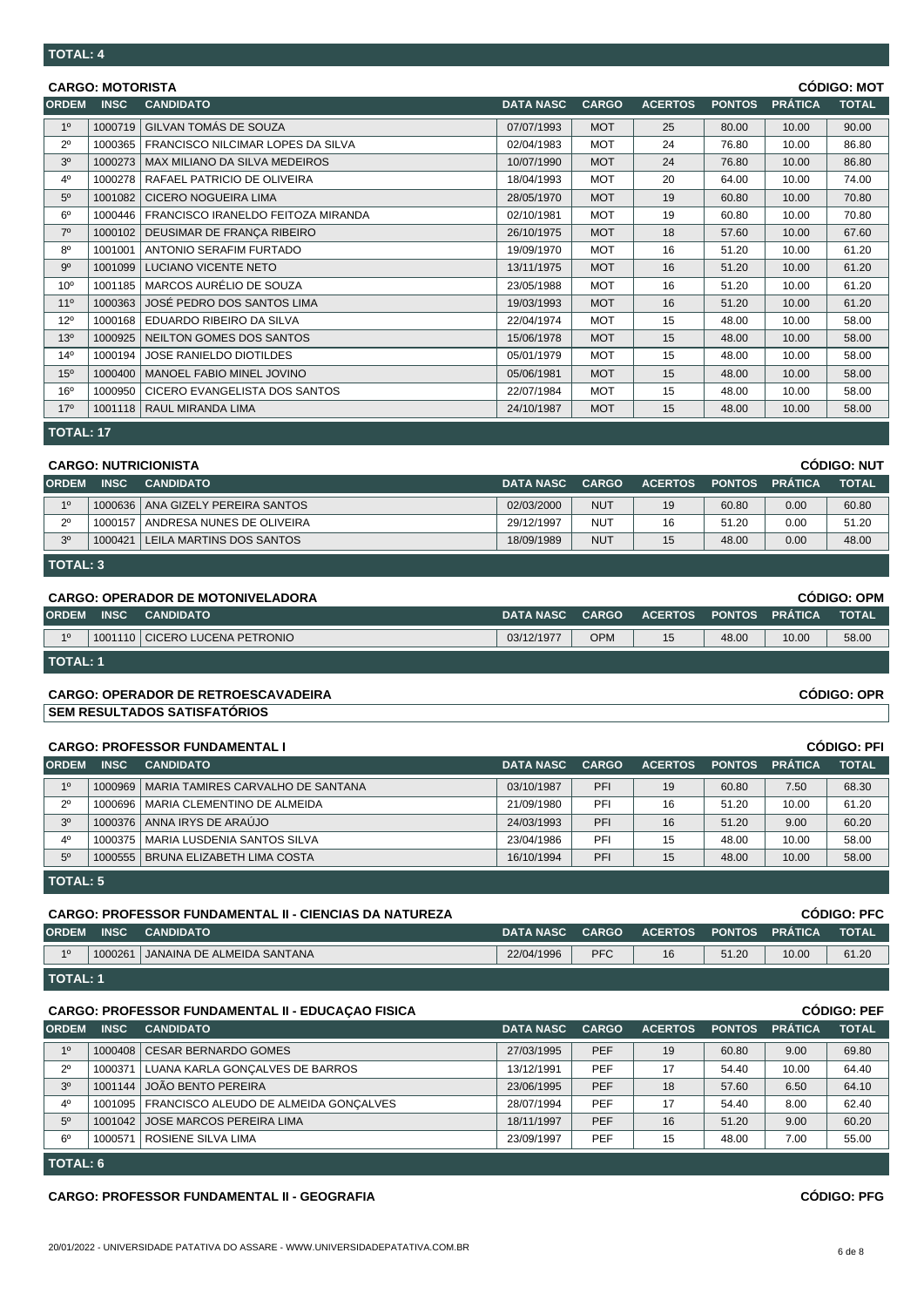### **CARGO: PROFESSOR FUNDAMENTAL II - HISTORIA CÓDIGO: PFH SEM RESULTADOS SATISFATÓRIOS**

|                 |             | <b>CARGO: PROFESSOR FUNDAMENTAL II - MATEMATICA</b> |                  |              |                |               | <b>CÓDIGO: PFM</b><br><b>PRÁTICA</b><br><b>TOTAL</b><br>10.00<br>90.00<br>86.80<br>10.00<br>86.50<br>6.50<br>9.00<br>76.20<br>70.80<br>10.00<br>70.80<br>10.00<br>67.60<br>10.00<br>7.00<br>64.60<br>10.00<br>64.40<br>9.00<br>60.20<br>58.20<br>7.00 |  |
|-----------------|-------------|-----------------------------------------------------|------------------|--------------|----------------|---------------|-------------------------------------------------------------------------------------------------------------------------------------------------------------------------------------------------------------------------------------------------------|--|
| <b>ORDEM</b>    | <b>INSC</b> | <b>CANDIDATO</b>                                    | <b>DATA NASC</b> | <b>CARGO</b> | <b>ACERTOS</b> | <b>PONTOS</b> |                                                                                                                                                                                                                                                       |  |
| 1 <sup>0</sup>  | 1000938     | WILIA ALBERTO DE SOUSA                              | 17/03/1998       | <b>PFM</b>   | 25             | 80.00         |                                                                                                                                                                                                                                                       |  |
| $2^{\circ}$     | 1000474     | LUIZ EDUARDO DA SILVA SANTOS                        | 10/04/1996       | <b>PFM</b>   | 24             | 76.80         |                                                                                                                                                                                                                                                       |  |
| 3 <sup>o</sup>  | 1001091     | <b>JOSE EDMAR BELEM</b>                             | 03/04/1972       | <b>PFM</b>   | 25             | 80.00         |                                                                                                                                                                                                                                                       |  |
| 4 <sup>0</sup>  | 1000150     | JANIELLE NOGUEIRA DA SILVA                          | 22/08/1995       | <b>PFM</b>   | 21             | 67.20         |                                                                                                                                                                                                                                                       |  |
| 5 <sup>0</sup>  | 1000478     | JOICE CARVALHO RIBEIRO                              | 12/01/1998       | <b>PFM</b>   | 19             | 60.80         |                                                                                                                                                                                                                                                       |  |
| $6^{\circ}$     | 1000002     | RAIRA DA SILVA NUNES PEREIRA                        | 22/09/1998       | <b>PFM</b>   | 19             | 60.80         |                                                                                                                                                                                                                                                       |  |
| $7^\circ$       | 1000578     | SHEYLA HENRIQUE DE MORAIS                           | 14/02/1995       | <b>PFM</b>   | 18             | 57.60         |                                                                                                                                                                                                                                                       |  |
| $8^{\circ}$     | 1001049     | <b>GISLAINE OLIVEIRA SILVA</b>                      | 25/05/1999       | <b>PFM</b>   | 18             | 57.60         |                                                                                                                                                                                                                                                       |  |
| $9^{\circ}$     | 1000393     | DAYANE FERNANDES SAMPAIO                            | 23/04/1995       | <b>PFM</b>   | 17             | 54.40         |                                                                                                                                                                                                                                                       |  |
| 10 <sup>o</sup> | 1000638     | RAIANE CHAVES DE CARVALHO                           | 04/03/1997       | <b>PFM</b>   | 16             | 51.20         |                                                                                                                                                                                                                                                       |  |
| 11 <sup>°</sup> | 1000225     | I REGINARIA DOMINGOS LUCENA                         | 10/02/1996       | <b>PFM</b>   | 16             | 51.20         |                                                                                                                                                                                                                                                       |  |

**TOTAL: 11**

### **CARGO: PROFESSOR FUNDAMENTAL II - PORTUGUES CÓDIGO: PFP**

| <b>ORDEM</b>   | <b>INSC</b> | <b>CANDIDATO</b>                      | <b>DATA NASC</b> | CARGO      | <b>ACERTOS</b> | <b>PONTOS</b> | <b>PRÁTICA</b> | <b>TOTAL</b> |
|----------------|-------------|---------------------------------------|------------------|------------|----------------|---------------|----------------|--------------|
| 10             |             | 1000538 SORAIA BERNARDINO DE OLIVEIRA | 17/03/1987       | <b>PFP</b> | 17             | 54.40         | 10.00          | 64.40        |
| $2^{\circ}$    |             | 1000503   MARIA SOCORRO DE LIMA       | 23/09/1969       | <b>PFP</b> | 16             | 51.20         | 10.00          | 61.20        |
| 3 <sup>0</sup> | 1000515     | ANA PAULA SANTANA TAVARES             | 20/07/1983       | <b>PFP</b> | 16             | 51.20         | 10.00          | 61.20        |
| $4^{\circ}$    | 1000187     | ANGELA INACIO FURTADO                 | 19/08/1978       | <b>PFP</b> | 15             | 48.00         | 9.00           | 57.00        |
| 5 <sup>0</sup> | 1000852     | MARIA BERNARDO DE ARAUJO              | 07/02/1982       | <b>PFP</b> | 15             | 48.00         | 9.00           | 57.00        |
| 6 <sup>0</sup> | 1000519     | LJOSÉ SIDEVAL RODRIGUES DE OLIVEIRA   | 21/06/1962       | <b>PFP</b> | 15             | 48.00         | 8.00           | 56.00        |
|                |             |                                       |                  |            |                |               |                |              |

**TOTAL: 6**

|                | <b>CARGO: PSICOLOGO</b> |                                             | <b>CÓDIGO: PSI</b><br><b>TOTAL</b><br><b>PRÁTICA</b><br><b>ACERTOS</b><br><b>PONTOS</b><br><b>DATA NASC</b><br><b>CARGO</b><br>PSI<br>26/06/1988<br>17<br>54.40<br>0.00<br>54.40<br>PSI<br>54.40<br>17/11/1994<br>17<br>54.40<br>0.00<br>PSI<br>48.00<br>15<br>07/06/1987<br>48.00<br>0.00 |     |    |       |      |       |
|----------------|-------------------------|---------------------------------------------|--------------------------------------------------------------------------------------------------------------------------------------------------------------------------------------------------------------------------------------------------------------------------------------------|-----|----|-------|------|-------|
| <b>ORDEM</b>   | <b>INSC</b>             | <b>CANDIDATO</b>                            |                                                                                                                                                                                                                                                                                            |     |    |       |      |       |
| 1 <sup>0</sup> |                         | 1000959   NARA CAROLINE DE MORAIS GONCALVES |                                                                                                                                                                                                                                                                                            |     |    |       |      |       |
| $2^{\circ}$    | 1000028                 | <b>TAYNA DOS SANTOS SOUSA</b>               |                                                                                                                                                                                                                                                                                            |     |    |       |      |       |
| 3 <sup>o</sup> | 1000817                 | <b>JACKELINE LIMA VIDAL</b>                 |                                                                                                                                                                                                                                                                                            |     |    |       |      |       |
| $4^{\circ}$    | 1001030                 | FRANCISCA AIANA YRIS DE LUCENA BARRETO      | 10/03/1988                                                                                                                                                                                                                                                                                 | PSI | 15 | 48.00 | 0.00 | 48.00 |
| 5 <sup>0</sup> | 1000671                 | MARIA BIANCA PINHEIRO DE MOURA              | 02/12/1990                                                                                                                                                                                                                                                                                 | PSI | 15 | 48.00 | 0.00 | 48.00 |
| $6^{\circ}$    |                         | 1000490 ESRAELYNE OLIMPIO DE SOUZA          | 12/10/1993                                                                                                                                                                                                                                                                                 | PSI | 15 | 48.00 | 0.00 | 48.00 |
|                | l TOTAL: 6              |                                             |                                                                                                                                                                                                                                                                                            |     |    |       |      |       |

### **CARGO: TECNICO EM ENFERMAGEM CÓDIGO: TEN**

|                 |             | <b>UARUU. TEUNIUU EIN ENI ERIMAUEM</b> |                  |              |                |               |                | יום. טטושטט  |
|-----------------|-------------|----------------------------------------|------------------|--------------|----------------|---------------|----------------|--------------|
| <b>ORDEM</b>    | <b>INSC</b> | <b>CANDIDATO</b>                       | <b>DATA NASC</b> | <b>CARGO</b> | <b>ACERTOS</b> | <b>PONTOS</b> | <b>PRÁTICA</b> | <b>TOTAL</b> |
| 1 <sup>0</sup>  | 1000339     | PAULA MADEIRO SANTANA                  | 21/06/2001       | <b>TEN</b>   | 22             | 70.40         | 0.00           | 70.40        |
| $2^{\circ}$     | 1000291     | MARIA NELISVANIA SOUZA DOS SANTOS      | 15/05/1981       | <b>TEN</b>   | 20             | 64.00         | 0.00           | 64.00        |
| 3 <sup>0</sup>  | 1000794     | <b>FRANCISCA GESSIANE DE SOUZA</b>     | 25/07/1998       | <b>TEN</b>   | 20             | 64.00         | 0.00           | 64.00        |
| 4 <sup>0</sup>  | 1000524     | DAGMARA NASCIMENTO CRUZ ALVES          | 20/10/1994       | <b>TEN</b>   | 19             | 60.80         | 0.00           | 60.80        |
| 5 <sup>0</sup>  | 1000079     | JOÃO PAULO DE FRANÇA                   | 12/06/1995       | <b>TEN</b>   | 19             | 60.80         | 0.00           | 60.80        |
| $6^{\circ}$     | 1000357     | RUTH ÁGUEDA GALVÃO MARCULINO           | 21/05/1999       | <b>TEN</b>   | 19             | 60.80         | 0.00           | 60.80        |
| 7 <sup>0</sup>  | 1000559     | CRISLEY NAYARA OLIVEIRA PINTO          | 30/05/2001       | <b>TEN</b>   | 19             | 60.80         | 0.00           | 60.80        |
| 8 <sup>0</sup>  | 1000577     | ARIALDO ANTONIO DUARTE FEITOSA         | 01/03/1967       | <b>TEN</b>   | 18             | 57.60         | 0.00           | 57.60        |
| 9 <sup>o</sup>  | 1000021     | <b>VICENTE RONALDO FILHO</b>           | 13/10/1988       | <b>TEN</b>   | 18             | 57.60         | 0.00           | 57.60        |
| 10 <sup>o</sup> | 1000220     | MARIA JOCILENE SILVA SOUZA             | 19/06/1994       | <b>TEN</b>   | 18             | 57.60         | 0.00           | 57.60        |
| $11^{\circ}$    | 1000019     | <b>MARIA NUNES DOS SANTOS</b>          | 10/08/1996       | <b>TEN</b>   | 18             | 57.60         | 0.00           | 57.60        |
| 12°             | 1000451     | MARCOS SILVA GALVÃO                    | 21/05/1998       | <b>TEN</b>   | 18             | 57.60         | 0.00           | 57.60        |
| 13 <sup>o</sup> | 1000209     | <b>ISABELLY FERREIRA DOS SANTOS</b>    | 06/01/2003       | <b>TEN</b>   | 18             | 57.60         | 0.00           | 57.60        |
| 14 <sup>°</sup> | 1000245     | MARIA LUCIA ALMEIDA DOS SANTOS         | 08/06/1981       | <b>TEN</b>   | 17             | 54.40         | 0.00           | 54.40        |
| 15 <sup>o</sup> | 1000914     | SIMONE ARAUJO DE OLIVEIRA              | 11/01/1987       | <b>TEN</b>   | 17             | 54.40         | 0.00           | 54.40        |
| 16 <sup>o</sup> | 1000364     | MILENA CRISTINA TAVARES ACILON         | 04/10/2002       | <b>TEN</b>   | 17             | 54.40         | 0.00           | 54.40        |
| 17 <sup>°</sup> | 1000120     | ALANA APARECIDA LOURENÇO GOMES         | 12/10/2002       | <b>TEN</b>   | 17             | 54.40         | 0.00           | 54.40        |
| 18 <sup>o</sup> | 1000855     | MARIA VANESSA ALMEIDA RODRIGUES        | 02/05/2001       | <b>TEN</b>   | 16             | 51.20         | 0.00           | 51.20        |
| 19 <sup>o</sup> | 1000062     | <b>MICHELY SILVA NASCIMENTO</b>        | 26/04/2002       | <b>TEN</b>   | 16             | 51.20         | 0.00           | 51.20        |
| 20 <sup>o</sup> | 1000366     | FRANCISCA CINEIDE ALVES DE LIMA        | 26/01/1986       | <b>TEN</b>   | 15             | 48.00         | 0.00           | 48.00        |
| 21°             | 1000355     | ANA PAULA SANTANA DOS SANTOS           | 28/06/1989       | <b>TEN</b>   | 15             | 48.00         | 0.00           | 48.00        |
| $22^{\circ}$    |             | 1000224   MARIA FERNANDA DE ARAUJO     | 27/12/1993       | <b>TEN</b>   | 15             | 48.00         | 0.00           | 48.00        |